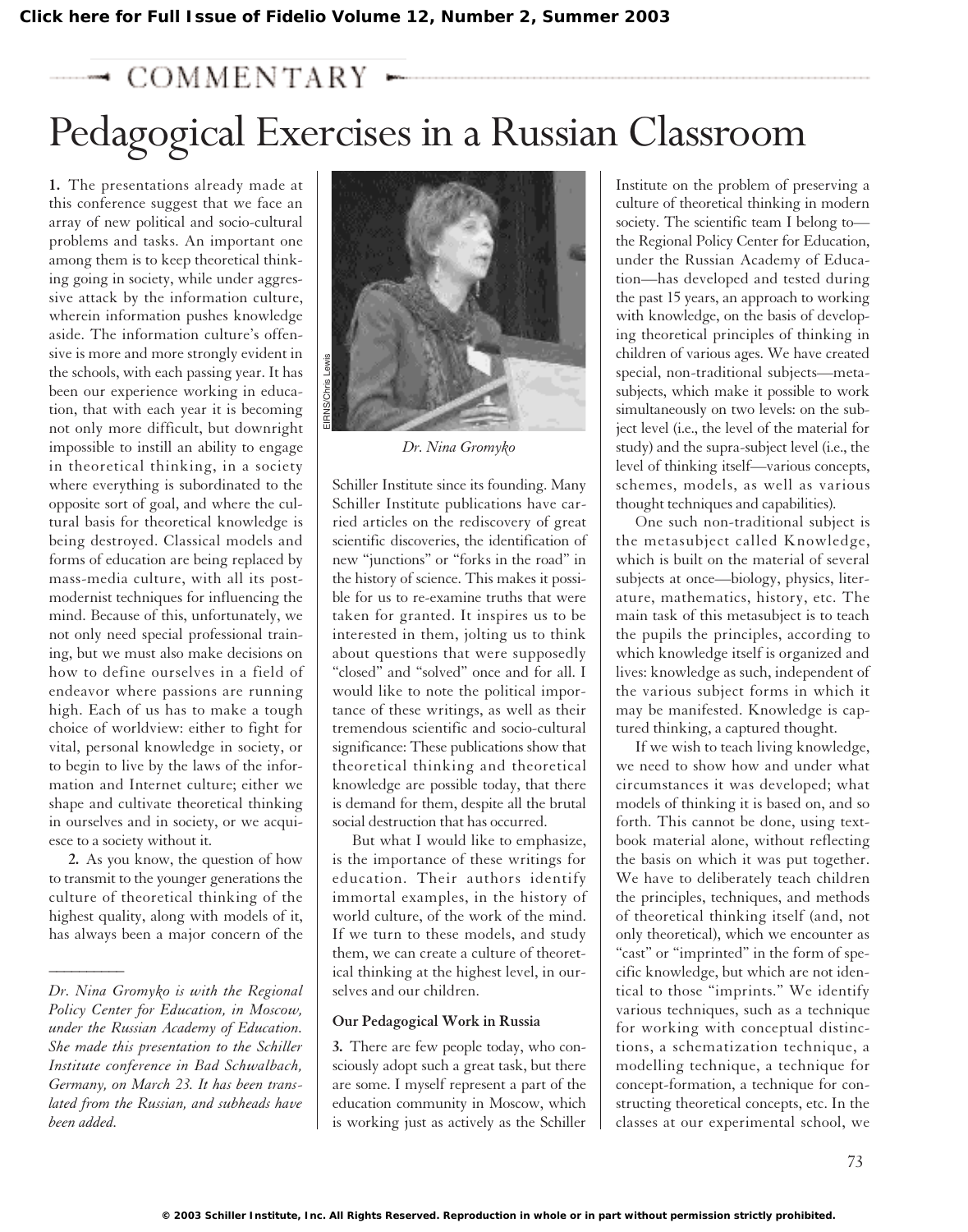try to teach the pupils these techniques, thus shaping the relevant thinking and anthropological capabilities.

### **The Principle of Paradox**

**4.** One of the most important thought principles which we use in our pedagogical work with schoolchildren, is the principle of paradox. Working with paradoxes is extraordinarily productive from the standpoint of drawing the student into the process of the genesis of theoretical knowledge. Let me remind you, that members of the Schiller Institute constantly employ this principle in their scientific and theoretical studies. Often this is precisely how they make real discoveries.

What is the secret? A paradox, as a rule, is built upon the interaction of two, mutually exclusive principles: *A* and *not-A.* The paradoxicality is rooted in this collision: The same question can be viewed both from the standpoint of *A,* and from the standpoint of *not-A.* As long as you are within the framework of one of these logics, either *A* or *not-A,* no paradox arises. The paradox arises only when you put them together, and see that, although each of them appears to be internally true and consistent, when they are taken together at the same time, they destroy each other, losing their absolute truth. There can be only one way out of this heart-rending tension: the discovery of some third link, a level at which the two logics—*A,* and *not-A* that negates it—can be reconciled. This third level, *B,* can be viewed in our epistemological context as a new thoughtfoundation, to which fundamentally new knowledge will be hitched.

Zeno identified the epistemological creativity of paradox. Plato, in his dialogues on diverse questions, demonstrated the universal force of paradox: its methodological power and, at the same time, its formative force, which makes any interlocutor think; it is capable of setting any form of thinking and any mind, even the most inert, into motion.

In our pedagogical experiments, we employ paradox as a didactic, as well as a methodological, principle of work. We incorporate paradox into the content of the lessons, while simultaneously using it as a way of interacting with the children, regarding the content being conveyed to them. As a result, we arm our pupils with paradox, as a basic methodological work tool, and enable them independently to reread history and rediscover fundamental discoveries.

**5.** Now I would like to give three examples from our educational program, to show how we use the principle of paradox in our work.

#### **The Theory of Electromagnetism**

**5.1.** For the first example, I would like briefly to show how the principle of

**Each of us has to make a tough choice of worldview: either to fight for vital, personal knowledge in society, or to begin to live by the laws of the information and Internet culture.**

paradox may be used to introduce students to the genesis of the theory of electromagnetism.

As a rule, Russian schoolchildren learn about electromagnetism by studying and memorizing information from textbooks on the experiments and theoretical approaches of Coulomb, Oersted, Ampère, Faraday, and Maxwell. They usually don't get into the question of why one theoretical approach was replaced by the next. The majority of pupils remain in the dark about why Coulomb thought that electricity and magnetism were different phenomena, while Ampère concluded that both of them were current, and that the nature of magnetism was identical to the nature of electricity. How did Ampère get the idea of his famous experiment with the two conductors, which can attract and repel each other? How did he come up with a fundamental notion like "magnetic atom," and why did physicists have to reject it, later on? Why did thinking through Faraday's experiments, alongside the notion of "magnetic atom," lead to proposal of the notion of "electromagnetic field," which

transformed the previous idea? On what is the idea of the field based? What is its meaning? Couldn't we return to Ampère's original notions—"molecular current" and "magnetic atom"—and throw out the notion "electromagnetic field" as unnecessary?

Jonathan Tennenbaum has a very interesting discussion of the emergence of the theory of electromagnetism in his article, "Fresnels und Ampères wissenschaftliche Revolution," where he reconstructs the ideas in which the conceptual opposition of Coulomb and Ampère was grounded. We, in turn, introduce our students to this opposition (the way Dr. Tennenbaum himself did it, only without the help of a teacher), and make them take sides between Coulomb and Ampère, by formulating the following paradox: Does the nature of magnetism differ from that of electricity (as Coulomb believed), or are they identical (as Ampère thought)? Wrestling with this paradox, taking the side now of Coulomb, and now of Ampère, our students try to design experiments themselves, in order to validate each side. They themselves get into the generation of fundamental notions. They imitate, they reproduce each scientist's way of thinking, then reflect on the limitations of each. The result is that they master several important techniques and ways of theoretical thinking, namely, the technique of constructing notions, the technique of modelling, etc., which they can then apply not only in their physics class, but in other classes, because these techniques are universal. Another outcome is that the children themselves become interested in learning what will ultimately enable them to solve the paradox. In this process of discovery, they make very interesting attempts and propose interesting answers, which show us that the pathway of scientific development from milestone to milestone, as it is presented in the textbooks, has not been cut in stone, but might well have been taken in some other direction.

## **Conceptions of Space and Time**

**5.2.** The second example is our experience in working with seventh-graders on Lewis Carroll's *Alice in Wonderland.* Using a number of episodes from this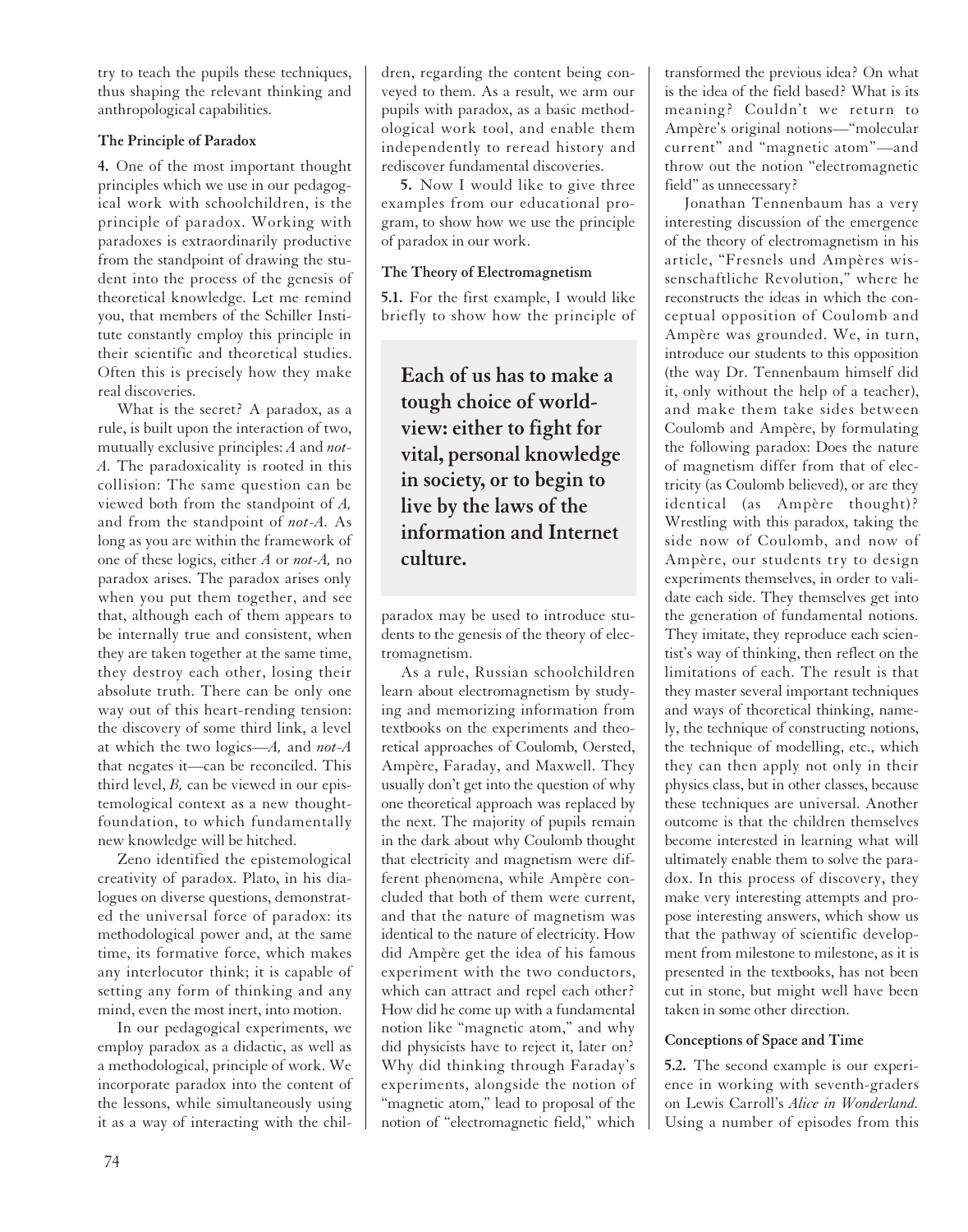book, we introduce students to the conceptualization of such fundamental notions as space and time, which, of course, underlie the entire body of knowledge in the natural sciences. In high school, students are taught Euclidean geometry, which makes them begin to see the world through Euclidean space. (It is noteworthy that the regular seventh-grade geometry course does not include conceptualization of the notion of space, although the introduction to geometry takes place through and on the basis of that notion.)

Remember the basic characteristics of Euclidean space:

"It is infinite; it is limitless; it is homogeneous; it is isotropic; it is connected; it is well-defined; it is three-dimensional; it has a constant curvature, equal to zero."1

One of our tasks was to show that the space of Euclidean geometry is not the only possible geometrical space. And, moreover, that an entirely different notion of space might be the basis for other theoretical realities (such as physical reality, for example). Carroll's "Wonderland" came in handy, because it is constructed in non-Euclidean space.

(I described this part of our course work for the Knowledge metasubject in my article "Lessons in Knowledge with *Alice in Wonderland*," for the forthcoming issue of *Ibykus.* Therefore I shall just touch on one aspect of it here.)

We selected the famous episode from *Alice in Wonderland,* about the polarized mushroom. The caterpillar offers Alice a bite of the mushroom, telling her that if she bites from one side, she'll become very big, but by biting on the other side, she'll shrink.

We propose the following thought experiment to our students. We ask them: "What if you put one of the cakes from another part of Wonderland on top of the mushroom? Will it grow? Shrink? Neither?" (It's hard to find a

 $\overline{\phantom{a}}$ 

simple answer in the book, since cakes in various parts of Wonderland behave differently. In the preceding chapter, when Alice ate a cake in the Rabbit's house, she shrank, but when she went down the hole at the beginning of the story, she grew.) "What will happen to a bottle of liquid, if we put it on top of the mushroom? Will it grow, or shrink?" (Again, there are various answers in the story: At the beginning of her journey, Alice shrank when she drank from a bottle, but when she drank from the same bottle in the Rabbit's house, she

**If we wish to teach living knowledge, we need to show how and under what circumstances it was developed; what models of thinking it is based on; and so forth.**

grew.) "What will happen to the mushroom, if we put it on a glass table in the Rabbit's burrow? Will it still expand things with one of its sides and shrink them with the other, or will it only expand things? Or, only shrink them? How will the mushroom behave in the White Rabbit's house?" And so forth.

In order to answer these questions, the students are forced to experiment. They mentally move the cake or the bottle over the mushroom, or alongside the mushroom; they move the cake and the bottle from left to right and right to left, then they begin to move the mushroom itself around Wonderland, trying to discern a lawful pattern in the appearance of its enlarging or shrinking capabilities.

Our purpose in launching this group game was to get the students to move from the organization of the mushroom, the bottle filled with liquid, and the cake, to a discussion of the organization of the space itself, in which polarized mushrooms, bottles, or cakes are possible.

In the course of this thought experimentation, we planned to uncover the various visions of the spatial organization of the world, existing in the class, and to have them collide with each other. For the students, it was to be a situation of conceptual self-definition, with respect to the various offered principles and models of the world's spatial organization. The final result should be the birth of a notion, or notions, of space.

Two positions emerged in the class: those who thought that space was homogeneous and isotropic (nothing happened to the bottle or the cake when it came alongside the mushroom), and those who thought the opposite. A battle of worldviews began between the two groups in the class. The majority, which was the first group, was really determined by its own Euclidean concept of space. In combat with that group, the second, smaller section of the class was able, through its consistently opposing thought, to reveal to all of us another principle of the organization of space, which is not presented in geometry textbooks, but on which many scientific discoveries were based, and which continues to make scientific discoveries possible—the principle of the heterogeneity and anisotropy of space.

#### **Gravitation**

**5.3.** Lastly, I would like to show you a third piece of our work. It is an attempt to introduce students to the field of questions having to do with gravitation, and to help them see that Newton's approach to this question was by no means the only one.

The terrain of the thought battle here could be defined as follows: Gravitation is a property of bodies (Newton) vs. gravitation is a property of curved space (Einstein, LaRouche).

My textbook for the metasubject Knowledge includes a translation of a chapter from LaRouche's book, *In Defense of Common Sense,* titled "How Newton Parodied Kepler's Discovery." In this chapter, LaRouche smashes the Newtonian approach to gravitation. After studying this critique, as well as Hegel's critique of Newton in the *Science of Logic,* the students were supposed to decide what gravitation means for them. Does it exist? And who is right, Newton, or LaRouche?

<sup>1.</sup> Pavel Florensky, "The Absolute Nature of Space," *Collected Works* (Moscow, 2000), p. 200.